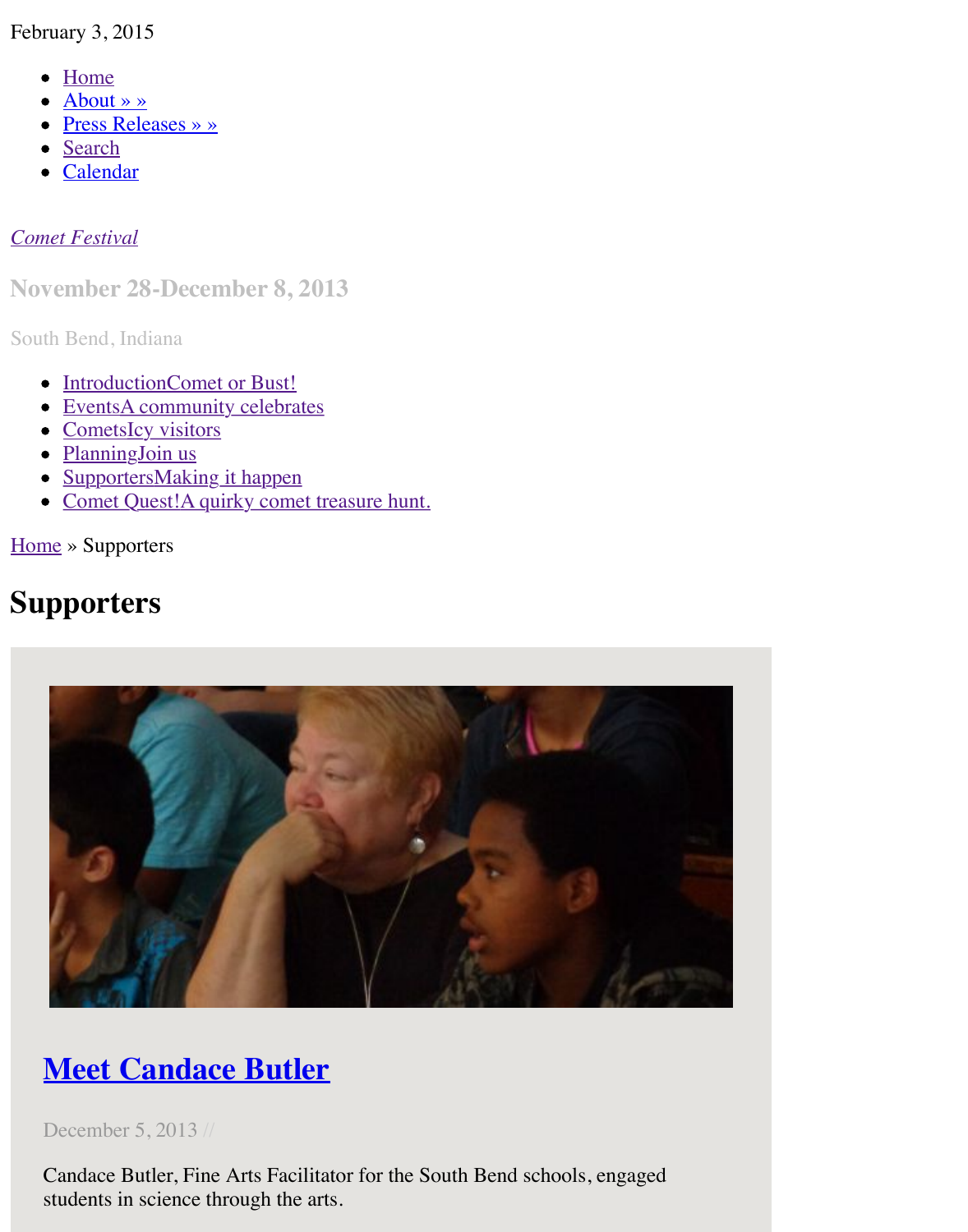#### SCIENCE · IECHNOLOG

#### **Meet John J. Reilly Center**

November 16, 2013 //

[The Reilly Center for Science, Technology](http://www.cometfestival.com/index.php/supporters/meet-reilly-center/), and Values is sponsoring the Comet Festival Art E Cultural Center.



#### **Meet Fanimation**

October 9, 2013 //

[Fanimation supports outreach efforts with i](http://www.cometfestival.com/index.php/supporters/meet-fanimation/)ts Fargo desktop fan donation--great for showing so comet's tail down…

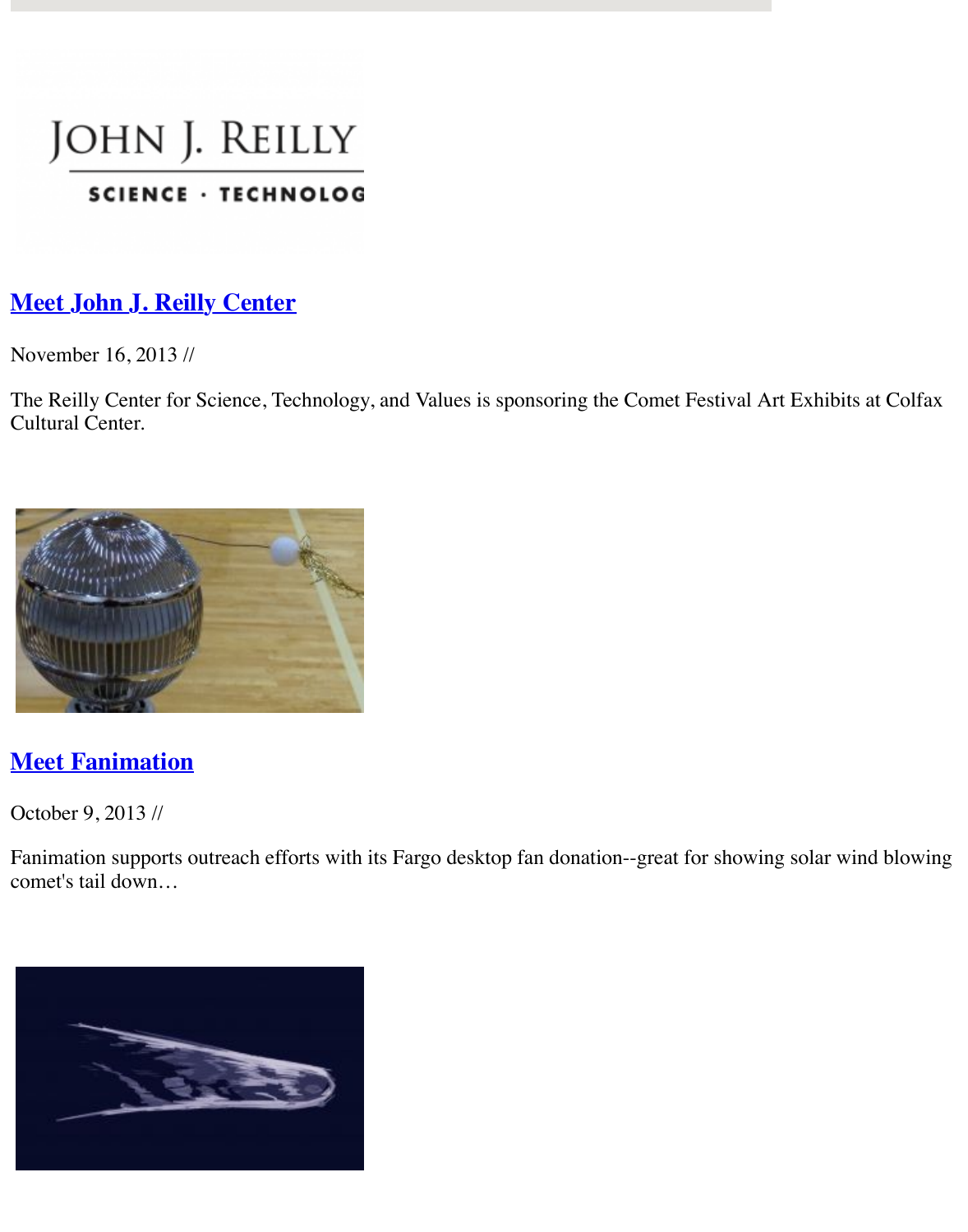

## **Meet Amanda Serenevy**

May 27, 2013 // 0 Comments

[Dr. Amanda Serenevy quickly agreed to br](http://www.cometfestival.com/index.php/supporters/meet-amanda-serenevy/)ing the math part of STEM activities to the Comet I handiwork and t…



# **Meet Ron Kaitchuck**

May 1, 2013 // 0 Comments

[Dr. Ron Kaitchuck, astronomer and profess](http://www.cometfestival.com/index.php/supporters/meet-ron-kaitchuck/)or at Ball State University in Muncie, Indiana, to se advisor for Comet…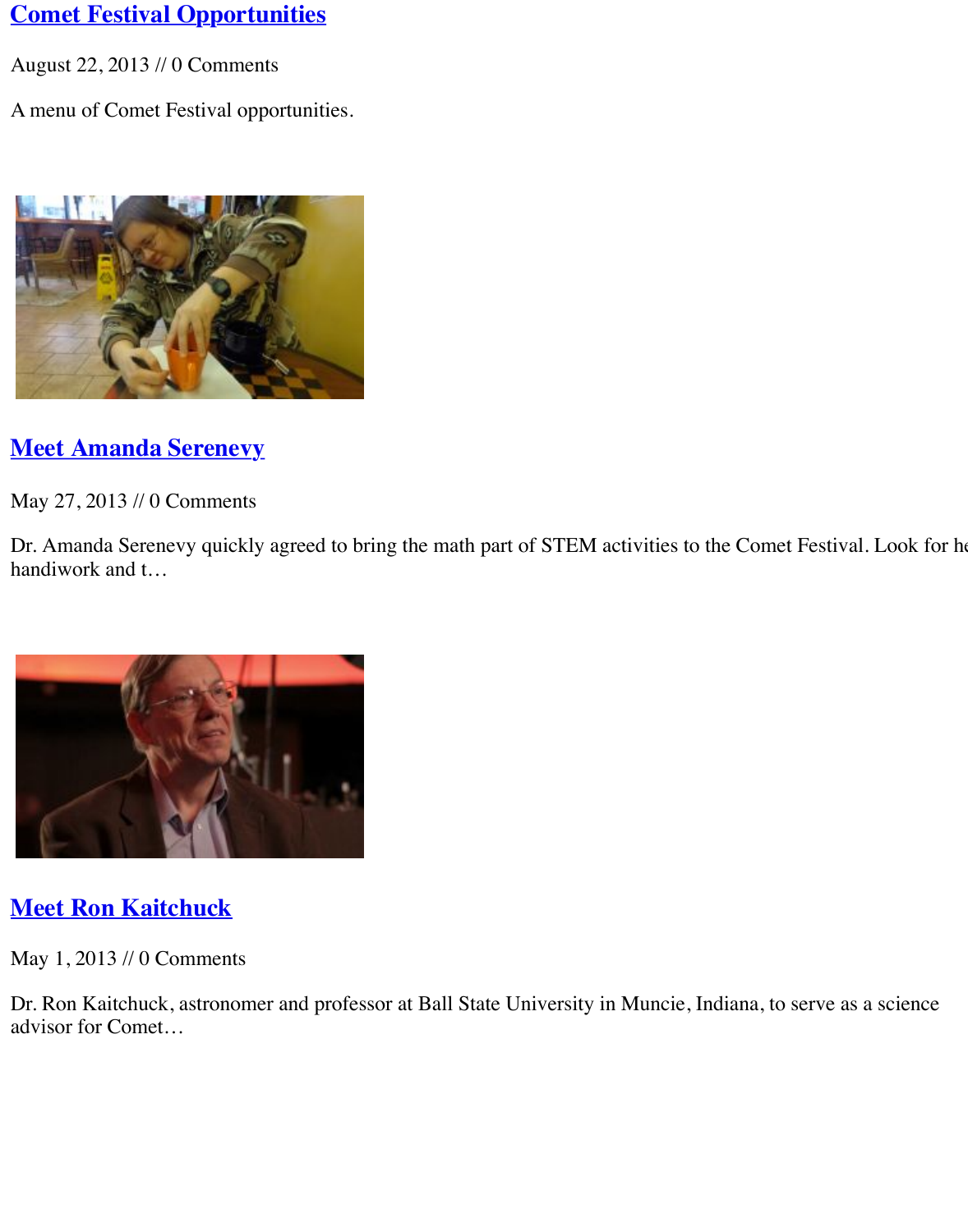

## **Meet Dayle Brown**

March 26, 2013 // 0 Comments

[As author, illustrator, and planetarian, Dayl](http://www.cometfestival.com/index.php/supporters/meet-dayle-brown/)e Brown shares the universal appeal of stars person

 $\alpha$  Previous **1** 2

Here will be the people and companies who value opportunities to celebrate math and science.

Find fun ways to support the Comet Festival events while satisfying your desire for a reward v interim list of programs is at Comet Festival Opportunities. Please contact Chuck Bueter at " nightwise dot org" to offer your support.

### **Supporters include but are not limited to**



State Theater-South Bend



Riverbend Community Math Center



Harris Branch Library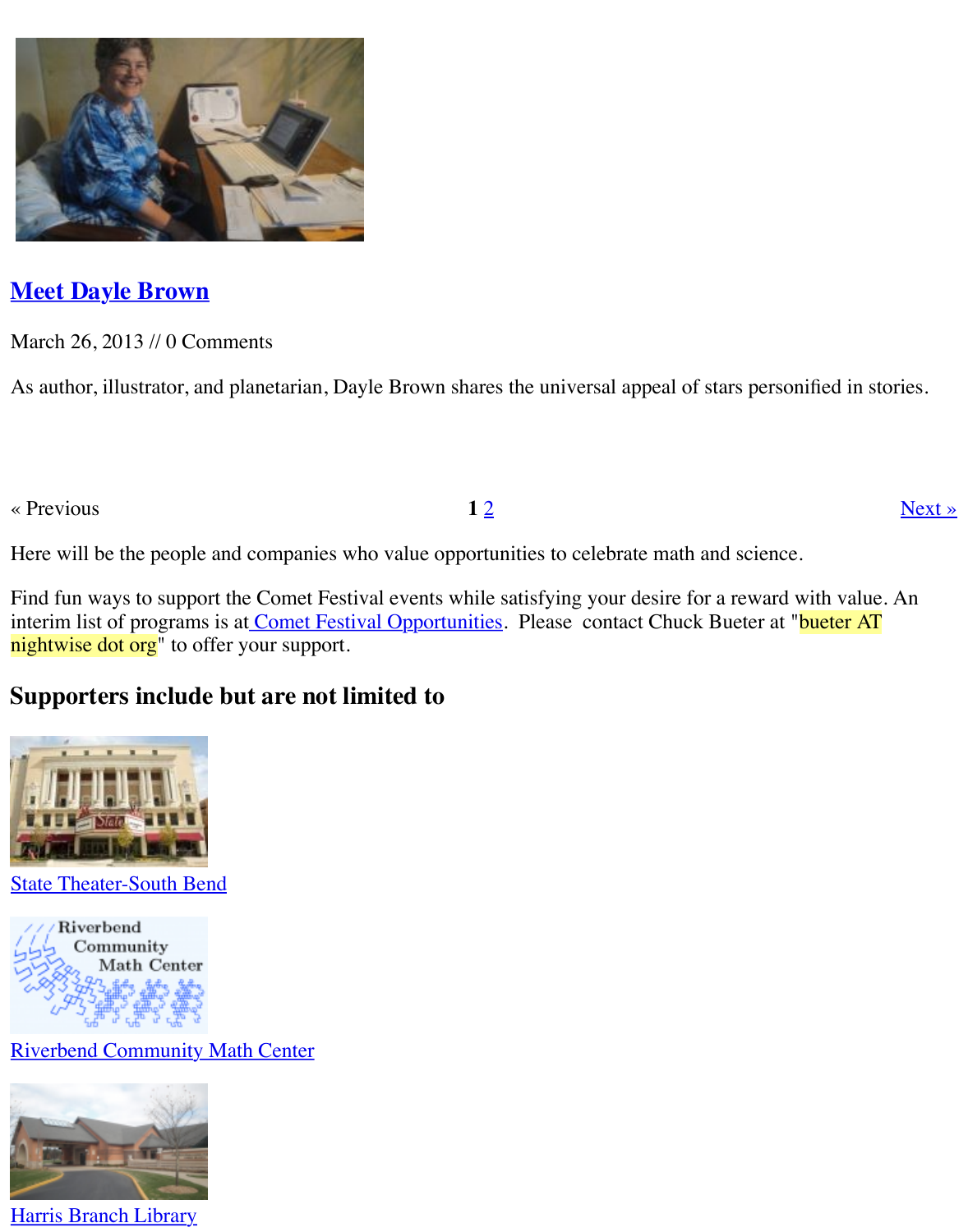

Dayle Brown



[Chuck Bueter](http://pegasusproductions.net/index.html)



John J. Reilly Center



**Fanimation**